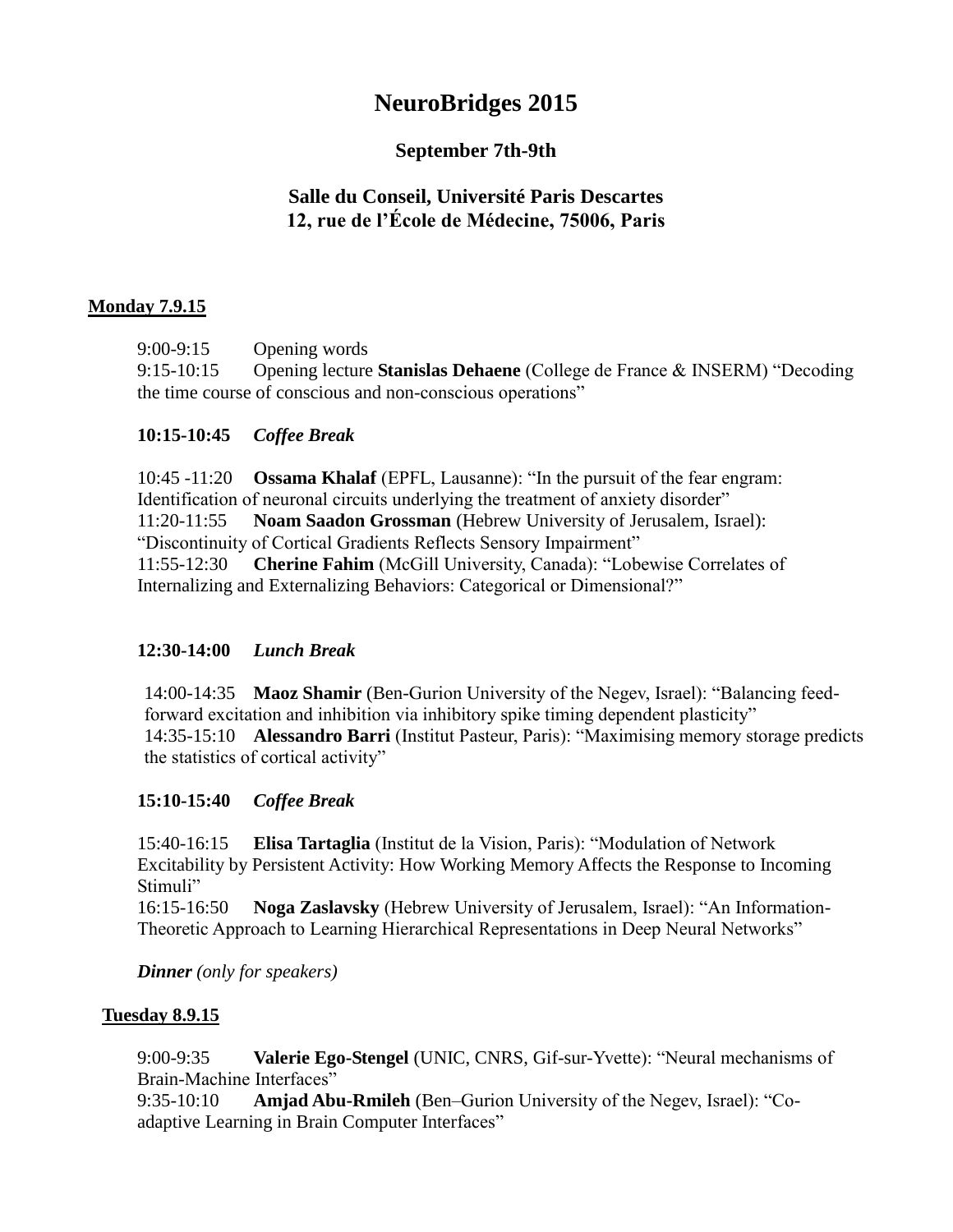# **10:10-10:40** *Coffee Break*

10:40 -11:15 **Shimon Marom** (Technion, Israel): "Dynamics of Excitability Over Extended Time Scales"

11:15-11:50 **German Sumbre** (ENS, Paris): "Biological significance, mechanisms and development of the ongoing spontaneous activity in the zebrafish optic tectum"

11:50-12:25 **Oren Shriki** (Ben Gurion University of the Negev, Israel): "Critical dynamics in resting and evoked human brain activity"

#### **12:25-14:00** *Lunch Break*

14:00-14:35 **Bassam Attalah** (Champalimaud Centre for the Unknown, Portugal): "A new role of midbrain dopaminergic neurons during temporal judgments" 14:35-15:10 **Mehdi Khamassi** (Université Pierre et Marie Curie, CNRS, Paris ): "Dualsystem reinforcement learning and dopamine-independent Pavlovian goal-tracking behaviors"

#### **15:10-15:40** *Coffee Break*

15:40-16:15 **Ran Darshan** (Hebrew University of Jerusalem, Israel): "A minimal neural mechanism for explorative behaviors"

16:15-16:50 **Ahmed Moustafa** (University of Western Sydney, Australia): "The Computational and Cognitive Neuropsychology of Parkinson's Disease"

*Social Event + Gala Dinner (only for speakers)*

#### **Wednesday 9.9.15**

9:00-9:35 **Frédéric Chavane** (INT, CNRS, Marseille): "Motion anticipation in the primary visual cortex of the awake monkey"

9:35-10:10 **Yasmine El-Shamayleh** (University of Washington, Seattle): "Invariant visual object codes in single cortical neurons"

10:10 -10:45 **Thérèse Collins** (LPP, Université Descartes, Paris): "Corollary discharge in human superior colliculus"

# **10:45-11:15** *Coffee Break*

11:15 -11:50 **Najib Majaj** (New York University, New York): "Simple learned weighted sums of inferior temporal neuronal firing rates accurately predict human object recognition performance"

11:50-12:25 **Melodie Durnez** (L'Université Paris Descartes, Paris): "Persistent Activity as a Result of Stimulus-Driven Network-Wide Re-Organization of the Pattern of Firing Rates"

12:25-12:40 *Closing Remarks*

**12:40-13:30** *light Lunch*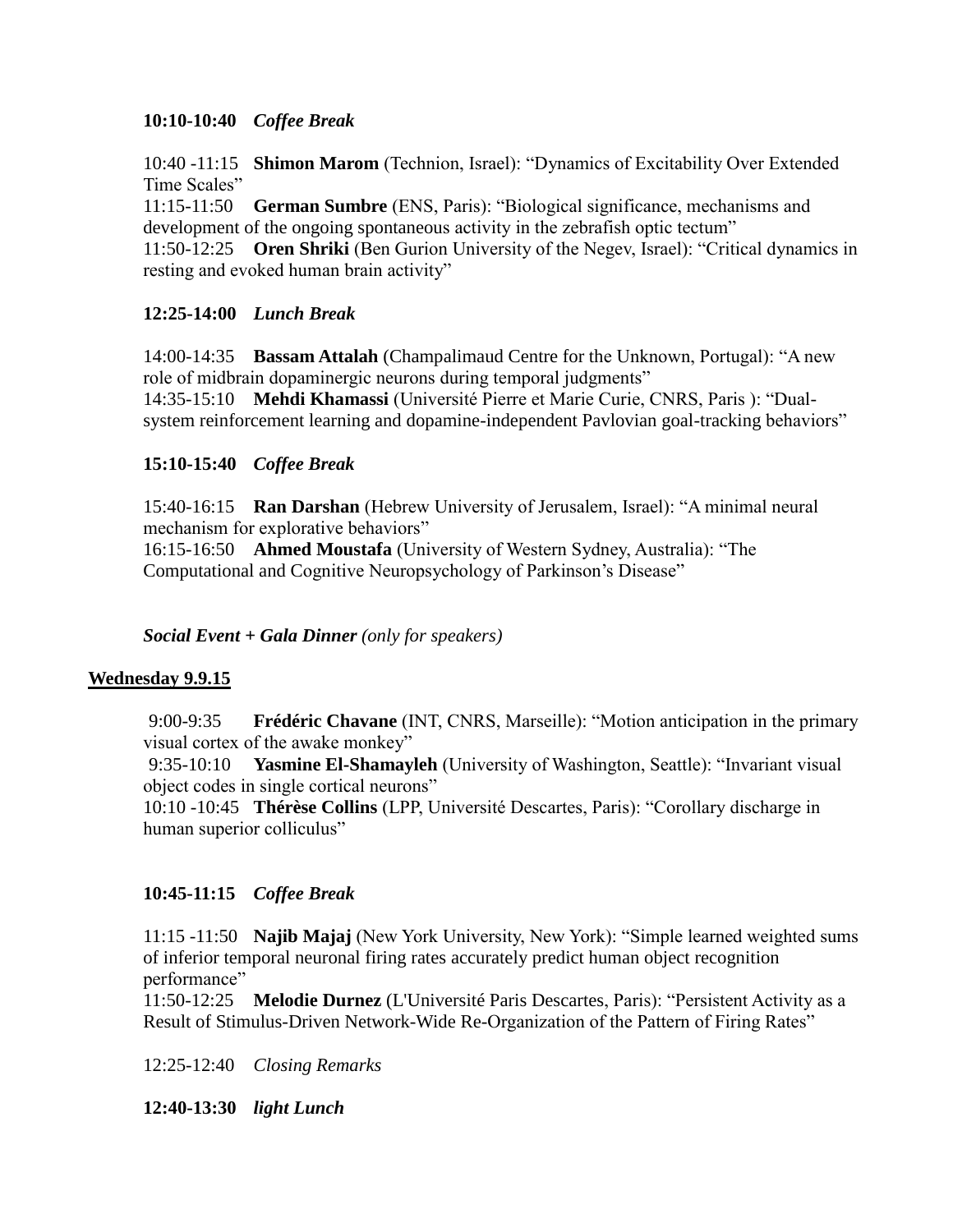#### **Abstracts**

# **In pursuit of the fear engram: Identification of neuronal circuits underlying the treatment of anxiety disorder**

Ossama Khalaf<sup>1</sup>

1. Lab of Neuroepigenetics (UPGRAEFF) - Brain Mind Institute, EPFL

Fear and other anxiety disorders are extraordinarily robust and difficult to treat. Among the most effective treatments for anxiety disorders are exposure-based therapies, during which a patient is repeatedly confronted with the originally fear-eliciting stimulus in a safe environment so that the once fearful stimulus can be newly interpreted as neutral or safe. A fundamental element for successful exposurebased therapies is the reactivation/recall of the traumatic memory, which initiates a time-limited process called memory reconsolidation, during which a memory becomes susceptible to disruption.

Presently, the neuronal subpopulations underlying successful fear memory extinction remain completely unknown, which represents a big gap in memory research. Therefore, we aim to identify these neuronal subpopulations that are causally implicated in effective attenuation of remote fear memories in order to determine whether the original traumatic memory trace has been permanently modified or a new memory trace of safety has been superimposed over the original one. Using exposure-based therapy in transgenic mice, which allows for a time-limited activation of neurons upon remote memory recall, making it not only possible to visualize those neurons but also to experimentally isolate them from the rest of the neurons for further molecular investigations.

#### **Discontinuity of Cortical Gradients Reflects Sensory Impairment**

Noam Saadon-Grosman<sup>1,2</sup>

- 1. Department of Neurology, Hadassah Hebrew University Medical Center, Jerusalem 9112001, Israel.
- 2. Department of Medical Neurobiology, Faculty of Medicine, The Hebrew University of Jerusalem, Jerusalem 9112001, Israel.

Topographic maps are fundamental for brain organization. In the somatosensory system, whole-body sensory impairment may be reflected in cortical signal reduction and in disorganization of the somatotopic map. Yet the role of these two potential responses to somatosensory pathology is unclear. We studied whole-body cortical representations of five patients with cervical sensory Brown-Séquard syndrome (injury to one-side of the spinal cord) and five healthy controls. Brown-Séquard syndrome enabled us to compare disturbed and non-disturbed body-sides in the same subjects in response to continuous sensory stimulation using functional MRI. We quantified the spatial gradient of cortical activation and evaluate the divergence from a continuous pattern as well as the fMRI signal power. For each individual patient, gradients' continuity was disrupted in the hemisphere contralateral to the disturbed body-side at both the primary somatosensory cortex (S1) and the supplementary motor area (SMA). Gradients contralateral to the non-disturbed body-side were similar to controls. No difference was found in the fMRI signal power in both patients and controls. These results suggest that decreased sensation in Brown-Séquard patients is related to gradient discontinuity rather than signal reduction. Gra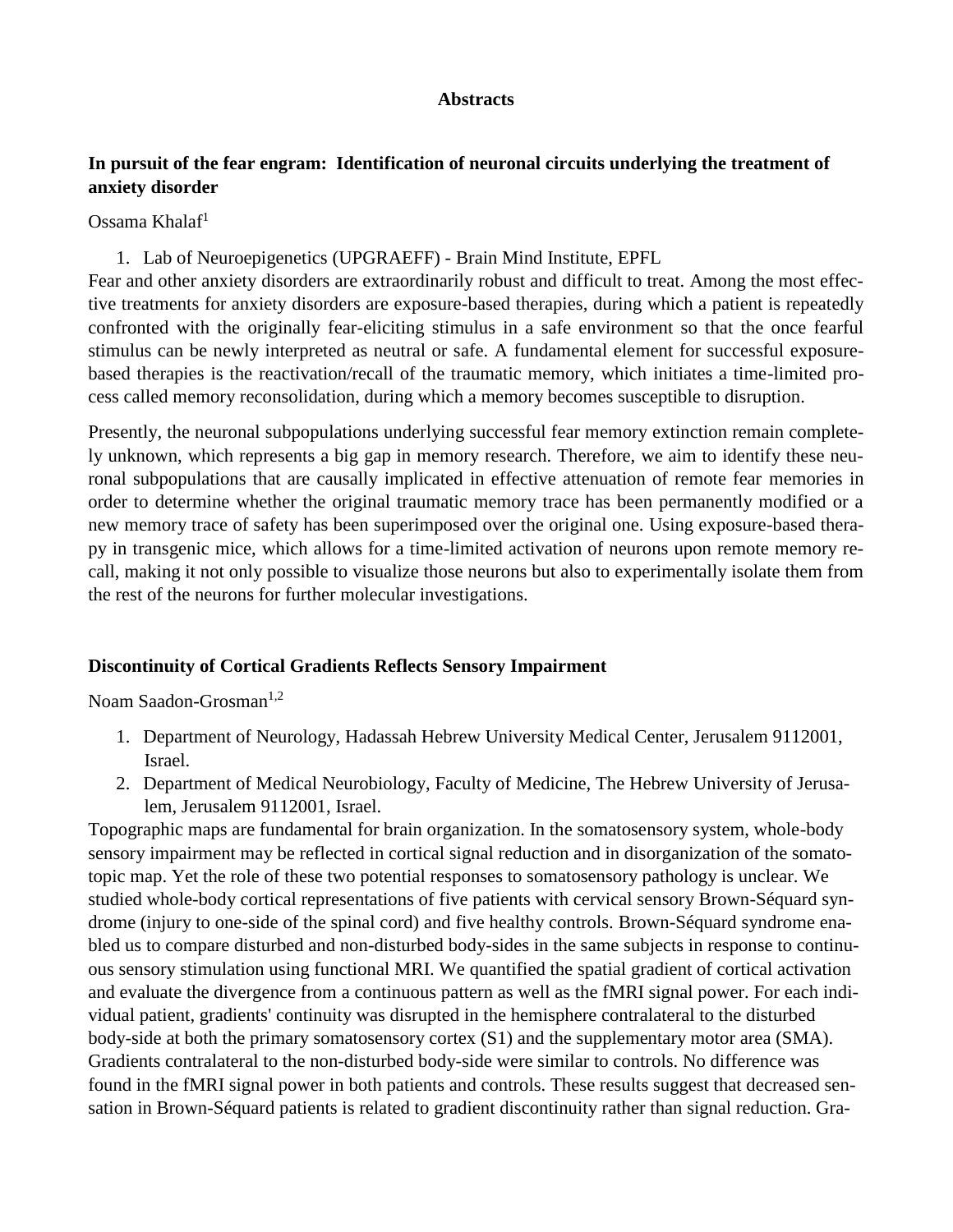dient continuity may play a central role in topographical organization, and its disruption may characterize pathological signal processing.

# **Lobewise Correlates of Internalizing and Externalizing Behaviors: Categorical or Dimensional?**

Cherine  $Fahim<sup>1</sup>$ 

# 1. McGill University, Montreal, Canada **Objective**

The categorical approach commonly used to study mental disorders has been criticized as too restraining and unlikely to capture the underlying neurobiology. The dimensional approach assumes that they represent extreme variants of typical behaviors along a continuum. Here, we examined the cortical morphological correlates of externalizing (EXT) and internalizing (INT) behaviors in a healthy sample of adolescent monozygotic twins, and how maternal behaviors are associated with adolescent cortical morphology.

# Method

Lobewise cortical morphology (i.e., cortical thickness [Cth], surface area [SA], gyrification index [GI], cortical volume [CV] and cortical complexity [CC]) was extensively assessed in 108 monozygotic twins (54 pairs: 46 boys and 62 girls, age 15 years-old), using the Civet pipeline of the Montreal Neurological Institute. EXT and INT behaviors were assessed using the computerized version of the Dominic Interactive. Maternal depressive symptoms were assessed using the Symptom Check List (SCL-90). Relationships between brain morphology, adolescent's behavior and maternal parenting during childhood were analyzed using mixed general linear models and automatic linear modeling (ALM), while controlling for sex and total brain volume.

# Results

We found significant linear negative associations (p≤0.05) between (1) EXT behaviors and frontal Cth bilaterally and parietal GI bilaterally; (2) between INT behaviors and right parietal Cth, right parietal and left temporal CV. ALM analysis ( $p \le 0.01$ ) revealed that hemispheric thickness within twins brain morphology was most strongly associated with EXT. Conversely, maternal depressive symptoms during childhood was most strongly associated with INT.

# Conclusions

Considering EXT and INT behaviors as a continuum in a healthy homogeneous adolescent twin population, our results are in line with well-established findings in clinical populations. We provided an extensive lobewise morphological assessment of two of the major mental behaviors' spectra and surmounted confounders such as sample heterogeneity, age differences, disease onset, medication, substance abuse and comorbidity. Our results may provide empirical evidence for the notion that a dimensional diagnostic approach is preferred to the categorical approach, preparing for the future inclusion of genetic, imaging, biochemical elements to psychiatric diagnoses.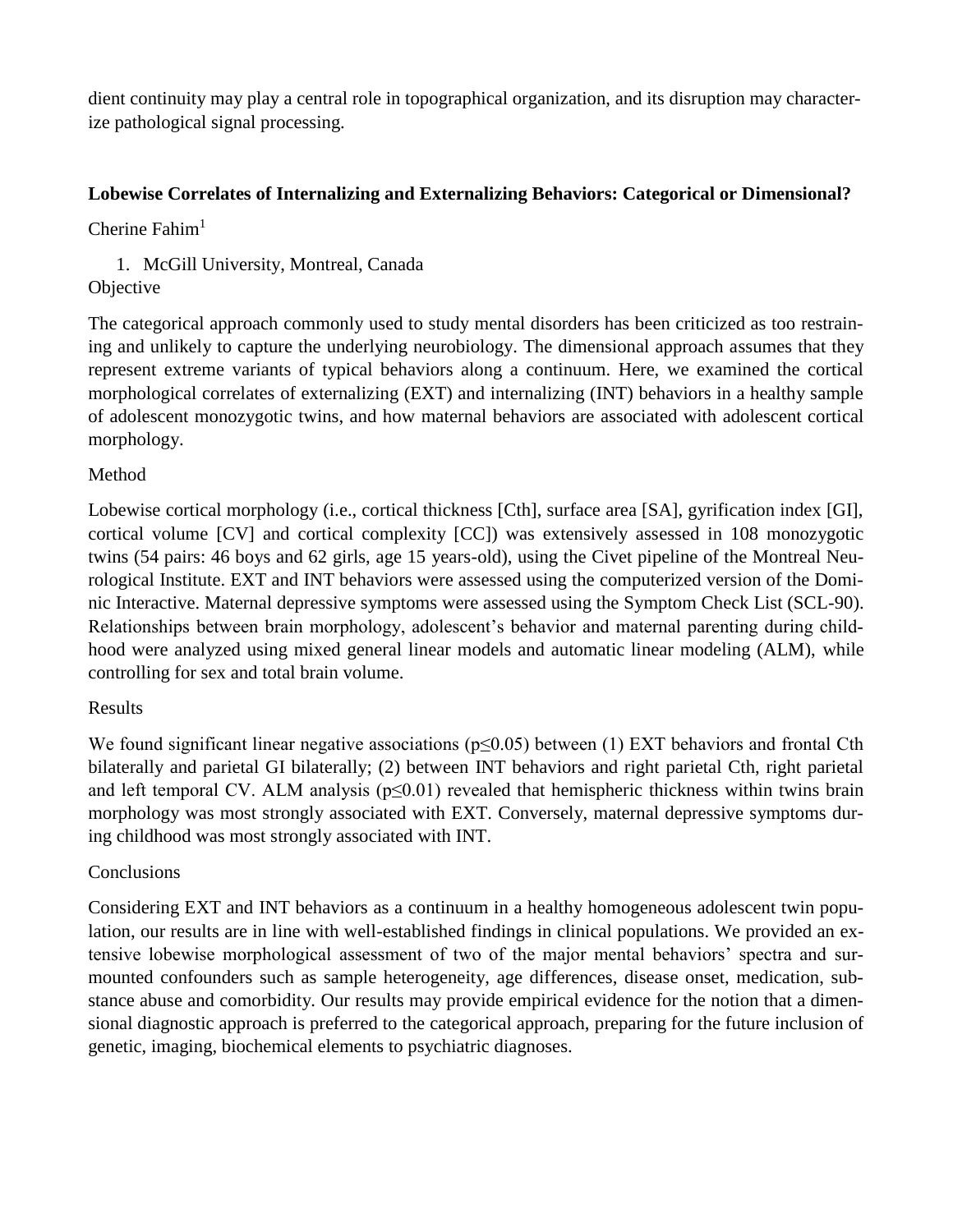#### **Balancing feed-forward excitation and inhibition via inhibitory spike timing dependent plasticity**

Maoz Shamir<sup>1</sup>

1. Ben Gurion University of the Negev, Israel.

It has been suggested that excitatory and inhibitory inputs to cortical cells are balanced, and that this balance is important for the highly irregular firing observed in the cortex. There are two hypotheses as to the origin of this balance. One assumes that this balance results from a stable solution of the recurrent neuronal dynamics. This hypothesis can account for a balance of steady state excitation and inhibition without fine tuning of parameters, but not for transient inputs. The second hypothesis suggests that the feed forward excitatory and inhibitory inputs to a postsynaptic cell are already balanced. This latter hypothesis can also account for the balance of transient inputs. However, it remains unclear what mechanism underlies the fine tuning required for balancing feed forward excitatory and inhibitory inputs.

Here we investigated whether inhibitory synaptic plasticity is responsible for the balance of transient feed forward excitation and inhibition. We address this issue in the framework of a model characterizing the stochastic dynamics of temporally asymmetric Hebbian spike timing dependent plasticity of feed-forward excitatory and inhibitory synaptic inputs to a single post-synaptic cell. Our analysis shows that inhibitory Hebbian plasticity generates 'negative feedback' that balances excitation and inhibition. This is in contrast with the 'positive feedback' of excitatory Hebbian synaptic plasticity.

To account for the diversity of the empirically observed STDP rules, we suggest a model in which the STDP rule is represented by two processes that occur in parallel one for potentiation and one for depression. Analysis of the STDP dynamics reveals a critical point. Below this critical point the STDP dynamics is governed by a negative feedback and the synaptic weights are characterized by a unimodal distribution. Above this point, the stability of the STDP dynamics is governed by the synaptic weight dependence of the STDP rule. In the latter case there is a different parameter with a critical value, above which, a bimodal synaptic weight distribution exists. We show that the location of these critical points depends on general properties of the temporal structure of the STDP rule and not on its fine details. These results hold for both excitatory and inhibitory synapses. The symmetry in the learning dynamics of excitatory and inhibitory synapses is discussed.

# **Maximizing memory storage predicts the statistics of cortical activity**

Alessandro Barri<sup>1</sup>

1. Institut Pasteur, Paris

According to a major theory, memories are passively stored in the patterns and strengths of synaptic connections among cortical neurons, and actively recalled through self-sustained patterns of neuronal activity (induced by that synaptic structure). The recall is triggered by transient, selective external inputs. In this framework, an active memory is represented by an attractor of the collective network dynamics. Different attractors (memories) feature different spatial distributions of firing rates.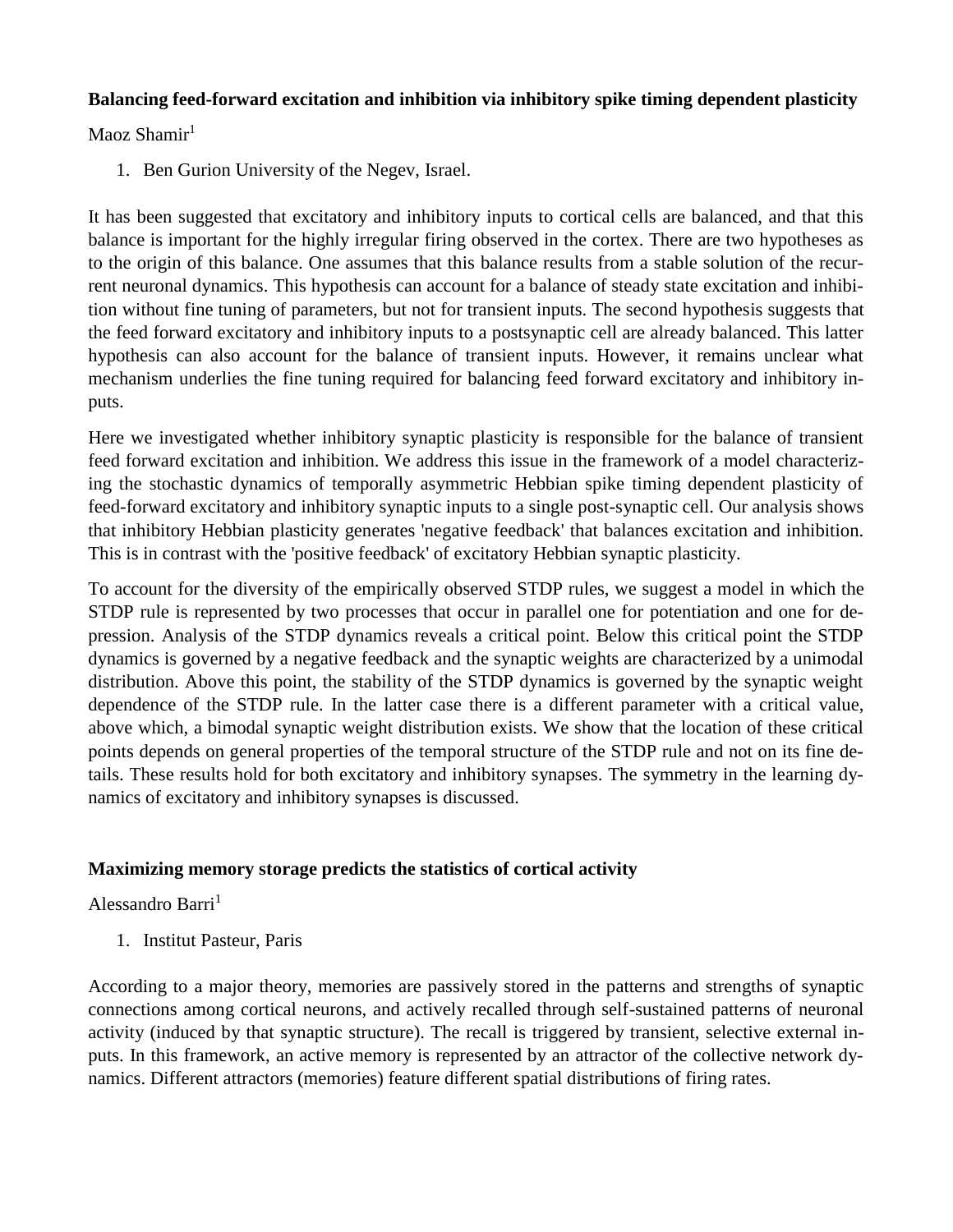A rather puzzling aspect of patterns of cortical activity is their high levels of temporal irregularity and spatial inhomogeneity: Spiking is temporally irregular resembling a Poisson process, populationaveraged firing rates are quite low, and distributions of single-cell firing rates are unimodal and rightskewed with a long tail.

Several mechanistic accounts have been offered to explain such a regime of activity, most notably the balance of excitation and inhibition. However, the theory of balanced networks does not explain the relationship between cortical activity and memory function.

How are the statistical features of neuronal activity in the cortex related to long-term storage? Using a combination of analytical techniques and numerical simulations, we show that, at least in a simple toymodel, those features are a natural consequence of storing a very large number of memories in a distributed neural architecture where each neuron receives a large number of connections. In particular, we show that: (i) Maximising capacity requires right-skewed long-tailed distributions of firing rates with low averages; (ii) Networks that store an extensive number of patterns that have identical average firing rates necessarily feature a balance of excitation and inhibition. Thus, a network operating in this regime necessarily produces also irregular spiking. Finally, our theory suggests that plasticity of inhibitory synapses, often neglected in theoretical studies, plays a crucial role in memory storage.

# **Modulation of Network Excitability by Persistent Activity: How Working Memory Affects the Response to Incoming Stimuli**

#### Elisa Tartaglia $<sup>1</sup>$ </sup>

1. Institut de la vision, Paris

Over short time periods, memories are stored by sustained patterns of spiking activity which, once initiated by the stimulus, persist over the entire retention interval. How the information stored by such persistent activity is later retrieved is presently unclear. Here we propose that, besides temporarily storing memories, persistent activity is also instrumental in their retrieval by transiently modifying the tuning properties of the underlying neuronal networks. We show that the mechanism proposed parsimoniously recapitulates the extensive experimental phenomenology on match effects observed in delayedresponse tasks, where the information held in memory has to be compared with incoming, sensoryrelated information to act appropriately. The theory makes very specific, straightforwardly testable predictions.

# **An Information-Theoretic Approach to Learning Hierarchical Representations in Deep Neural Networks**

# Noga Zaslavsky<sup>1</sup>

1. Hebrew University of Jerusalem, Israel

Deep Neural Networks (DNNs) are powerful models for learning hierarchical representations of their input, and deep learning algorithms currently achieve state-of-the-art performance in a large variety of machine learning tasks. In this work we present an information-theoretic approach to analyzing DNNs, and to better understanding optimality principles that can give rise to such hierarchical representations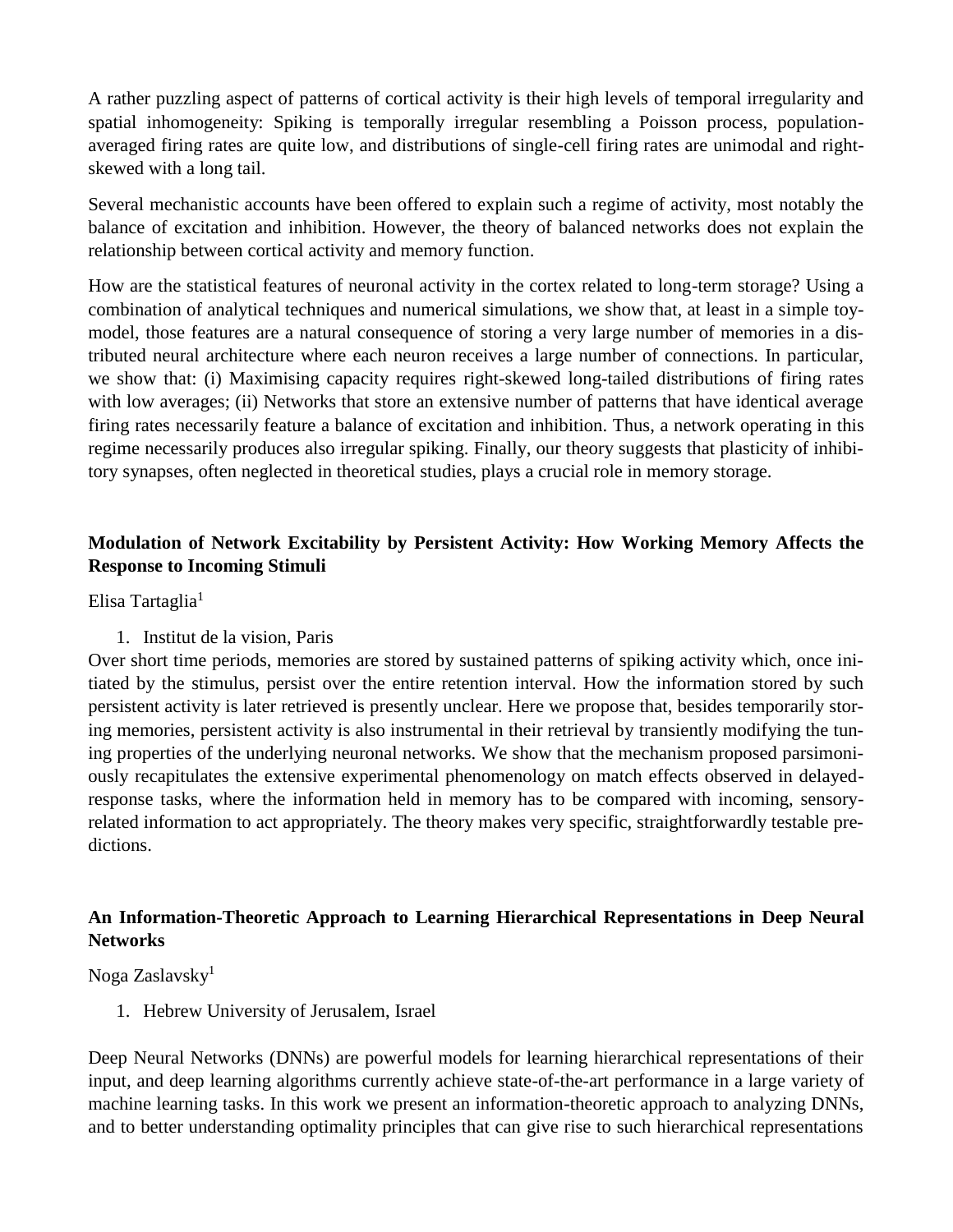in supervised learning. By considering a DNN as a Markov chain of representations, we naturally relate it to the information bottleneck (IB) principle, i.e. the tradeoff between compressing the input and preserving information about the label. The advantage of this approach is that it allows us to evaluate each layer in the network in terms of the mutual information between the input layer and the desired output, and to compare different networks to the optimal IB representations. The IB representations go through a sequence of structural phase transitions, and these representations define the information-theoretic limit for each layer in the network. We show that in most cases it is not possible to achieve the information-theoretic limit at all layers of the network. We then discuss possible implication for deep learning algorithms that arise from this hardness result and from finite sample generalization bounds in the IB framework.

#### **Neural mechanisms of Brain-Machine Interfaces**

Valerie Ego-Stengel $^1$ 

1. UNIC, CNRS, Gif-sur-Yvette

Brain-machine interfaces use neuronal activity to control prostheses, with the long term goal of restoring motor abilities to impaired subjects. Operant conditioning of neuronal firing rates has been a successful strategy in the field.

Here, several neurons were recorded simultaneously in the motor cortex of head-fixed awake rats and were trained, one at a time, to modulate their firing rate up and down in order to control the position of a one-dimensional actuator carrying the reinforcement (water bottle). The goal was to displace the bottle from a remote starting position such as to bring and stabilize it in front of the mouth, allowing the rat to drink.

In the first phase of the experiment, the bottle could only move in one direction and its displacement was controlled by the increase in firing rate above a preset threshold. Most neurons submitted to this conditioning successfully increased their activity during trials after several learning sessions. Once trained, the neuron chosen to control the operant behavior reacted consistently more rapidly than the other simultaneously recorded neurons after trial onset. We observed also that the firing rate variability increased in an anticipatory way before trial onset, specifically for the neurons that could be conditioned successfully. Interestingly, this effect was observed only in the initial phases of the conditioning and disappeared once the training was complete.

In the second phase of the experiment, neurons were allowed to modulate their firing rate up or down, and consequently the rate changes were used to control both the direction and displacement speed of the water. The bottle could thus move bilaterally, and the goal was to maintain the bottle in the drinking zone. All conditioned neurons adapted their firing rate to the instantaneous bottle position so that the drinking time was increased relative to chance. The mean firing rate averaged over all bottle trajectories depended on position, so that the mouth position operated as an attractor, at least for the bottle starting side. Again, the conditioned neuron reacted on average faster than the other simultaneously recorded neurons and led to a better bottle control than if trajectories were simulated using the activity of simultaneously recorded neurons.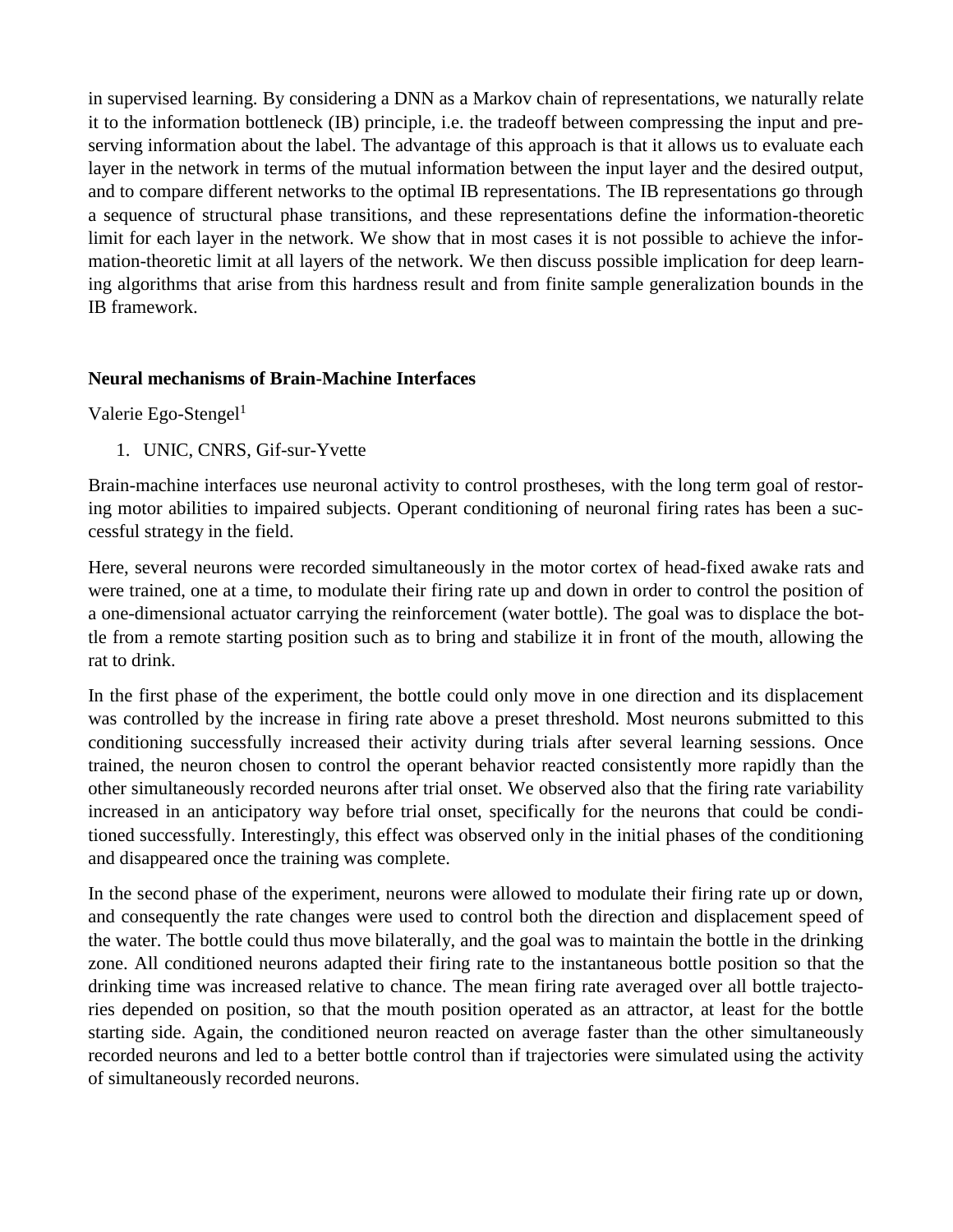Overall, our results demonstrate that conditioning single neurons in rat motor cortex is a suitable approach to control a prosthesis in real-time, and that these neurons occupy a lead position after learning, acting as "master" neurons in the network.

# **Co-adaptive Learning in Brain Computer Interfaces**

Amjad Abu-Rmileh $1$ 

1. Department of Brain and Cognitive Sciences, Ben-Gurion University, Israel

A Brain Computer Interface (BCI) enables direct control of brain activity over external devices, such as robots. Motor imagery (MI) based BCI detects changes in brain activity associated with imaginary limbs movements, such as tapping with the right or left hand. MI based BCIs require training, during which the user gradually learns how to control the relevant patterns of brain activity with the help of feedback. Additionally, it is common to use machine learning techniques to improve BCI performance and adapt the decoding algorithm to the user's brain. Therefore, the brain and the BCI need to "collaborate" in order to constantly improve performance. To study the role of co-adaptive learning in a BCI paradigm and the time scales involved, we investigated the performance of subjects in a cued MI task over 6 consecutive days. One group performs the BCI task using a fixed readout algorithm based on MI data from day 1. For the other group, the readout algorithm frequently adapts, in a closed-loop manner, based on brain activity patterns during the experiment days.

Preliminary results with the first group showed that, in general, the performance of the fixed readout algorithm decreases, probably due to variations in brain activity from day to day. Reanalysis of the same data by artificially adapting the readout algorithm suggested that continuous update of the readout algorithm will improve the BCI performance. Results from the second group supported the idea that machine adaptation would positively affect the BCI performance.

In the next phase of the experiment, we will investigate several factors that may improve the performance of the co-adaptive system, such as: adapting the classifier to subject specific features (e.g. individualized frequency bands), modifying the rate of classifier adaptation, and increasing the duration of the training.

# **Dynamics of Excitability Over Extended Time Scales**

# Shimon Marom<sup>1</sup>

1. Technion, Israel

Statistics of single neuron responsiveness amid repeated stimuli are broadly distributed. Underlying biophysical mechanisms will be described. Theoretical, methodological, and functional implications will be discussed.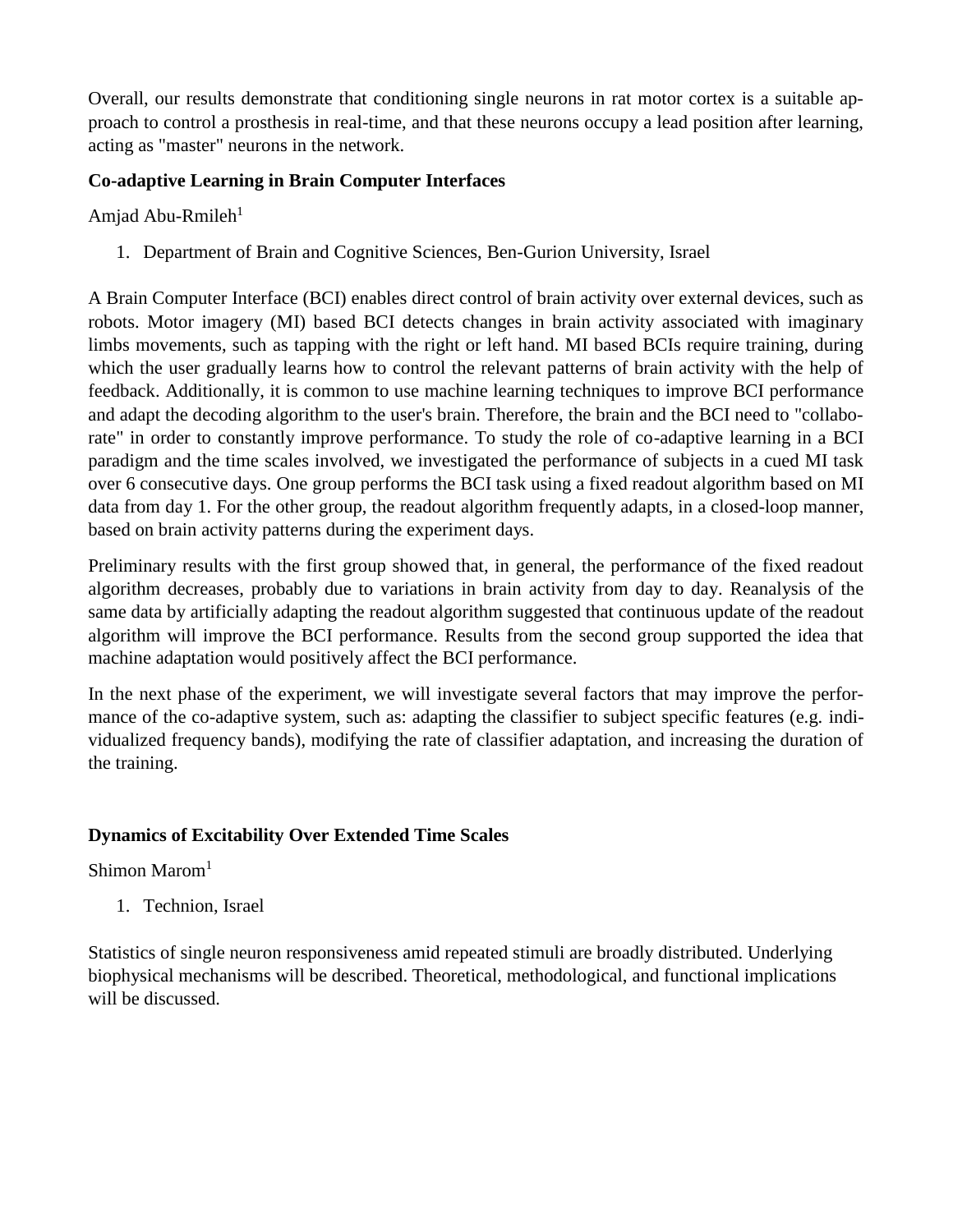# **Biological significance, mechanisms and development of the ongoing spontaneous activity in the zebrafish optic tectum**

German Sumbre<sup>1</sup>

1. ENS, Paris

Spontaneous neuronal activity is spatiotemporally structured, influencing brain computations. Nevertheless, the neuronal interactions underlying these spontaneous activity patterns, and their biological relevance, remain elusive. Here, we addressed these questions using two-photon calcium imaging of intact zebrafish larvae to monitor the neuron-to-neuron spontaneous activity fine structure in the tectum, a region involved in visual spatial detection. Spontaneous activity was organized in topographically compact assemblies, grouping functionally similar neurons rather than merely neighboring ones, reflecting the tectal retinotopic map despite being independent of retinal drive. Assemblies represent allor-none-like sub-networks shaped by competitive dynamics, mechanisms advantageous for visual detection in noisy natural environments. Notably, assemblies were tuned to the same angular sizes and spatial positions as prey-detection performance in behavioral assays, and their spontaneous activation predicted directional tail movements. Therefore, structured spontaneous activity represents "preferred" network states, tuned to behaviorally relevant features, emerging from the circuit's intrinsic non-linear dynamics, adapted for its functional role.

# **Critical dynamics in resting and evoked human brain activity**

Oren Shriki $<sup>1</sup>$ </sup>

1. Department of Cognitive and Brain Sciences, Ben-Gurion University, Beer Sheva, Israel

In recent years, several experimental studies suggested that the cortex at resting-state operates at proximity to critical dynamics. These dynamics allow neuronal activity to propagate over long distances without premature termination or explosive growth and reflect a subtle balance of excitatory and inhibitory forces. An important manifestation of critical dynamics are cascades of activity across many spatial scales, termed neuronal avalanches. The talk will describe our studies using EEG (Electroencephalography) and MEG (Magnetoencephalography) to probe for critical dynamics in the human brain, at both resting-state and evoked activity. We found that the recorded cortical activity is critical and organizes as neuronal avalanches at both resting-state and stimulus-evoked activities. Such critical, scale-free dynamics have been shown to optimize information processing, implying that the human brain attains an optimal dynamical regime for information processing both at rest and when evoked by stimuli.

# **A new role of midbrain dopaminergic neurons during temporal judgments**

Bassam Attalah<sup>1</sup>

1. Champalimaud Centre for the Unknown, Portugal

Encoding the passage of time is critical to behavior and cognition. Although classically referenced as key structures for reward based decision making and motor behavior, the basal ganglia are critical for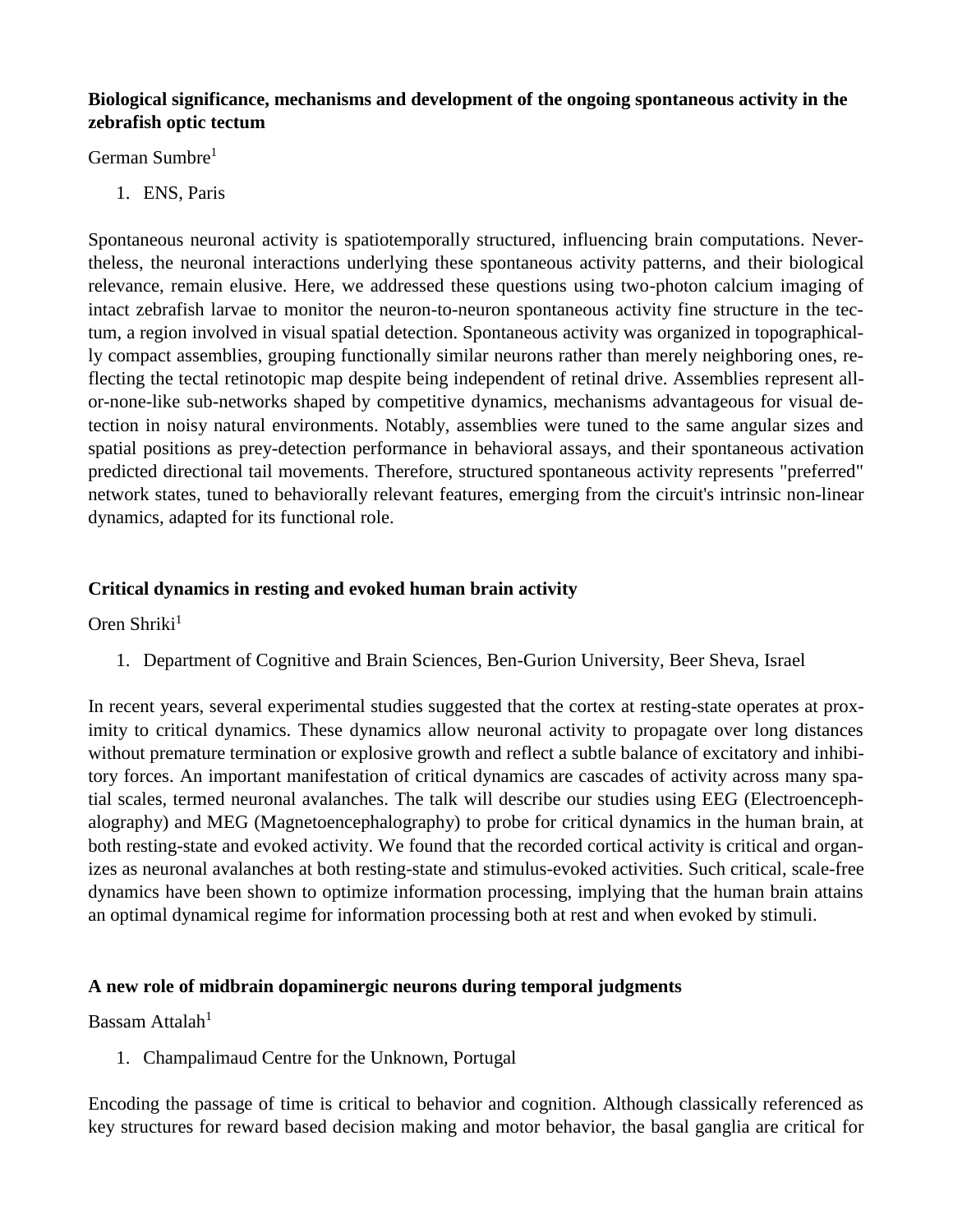encoding time on the scale of seconds. Yet, little is known about how distinct components of basal ganglia circuit contribute to the encoding of time. Here we probe the role of a critical component of the basal ganglia, midbrain dopaminergic (DAergic) neurons. We both measured and manipulated the activity of DAergic neurons in animals performing a temporal discrimination task. In this task, animals learned to judge the delay between two tones as shorter or longer than a 1.5s boundary, reporting their judgements by entering one of two nose ports in order to earn a reward. To characterise the response properties of midbrain DAergic neurons during this task, we expressed GCaMP6f specifically in these neurons and recorded bulk fluorescence signals in awake, behaving mice. We observed large phasic responses tied to various task events, such as delay onset, delay offset and reward delivery. Notably, the amplitude of the response to delay offset was larger when stimuli were judged as short than when they were judged as long, regardless of whether the subsequent choice was correct. This suggests that short temporal judgements are correlated with higher midbrain DAergic activity. To test whether this relationship is causal, we photo-activated these neurons using channelrhodopsin-2 during task performance. This manipulation resulted in a horizontal shift in the psychometric curve towards shorter choices. Our results suggest that activating midbrain DAergic neurons slows the animal's internal representation of elapsed time, supporting a novel and non-classical role for midbrain DAergic neurons in time encoding.

# **Dual-system reinforcement learning and dopamine-independent Pavlovian goal-tracking behaviors**

Mehdi Khamassi $<sup>1</sup>$ </sup>

1. Université Pierre et Marie Curie, CNRS, Paris

The model-free reinforcement learning (RL) framework (i.e. learning stimulus-response associations without trying to build an internal model of the world), and in particular Temporal-Difference learning algorithms, have been successfully applied to Neuroscience since about 20 years. They can account for dopamine reward prediction error signals in simple Pavlovian and instrumental single-step decisionmaking tasks. However, more complex multi-step tasks (i.e. requiring a sequence of actions before getting a reward) employed both in Neuroscience and Robotics illustrate their computational limitations.

In parallel, the last 10 years have seen a growing interest in computational models for the coordination of different types of learning algorithms, e.g. model-free and model-based RL. Such a coordination enables to explain more diverse behaviors (namely goal-directed and habitual behaviors). I'll show here that it can also well account for inter-individual differences during Pavlovian autoshaping experiments in rats, where subgroups of individuals have been categorized as sign- and goal-trackers. In particular, the model can explain why the learning process in some individuals (goal-trackers, hypothesized to rely more on their internal model of the consequences of their actions on the environment) is not dependent on dopamine while it is in others, as shown experimentally by the absence of dopamine reward prediction error signals in these animals and by the sparing of learning by pharmacological injections of dopamine antagonist. The computational model led to a series of experimental predictions that could be tested to further validate/refute it. Finally, if the time allows for it, I'll show some applications of this framework to Robotics with the aim of getting new insights on the dynamics of learning in more realistic, noisy, embodied situations.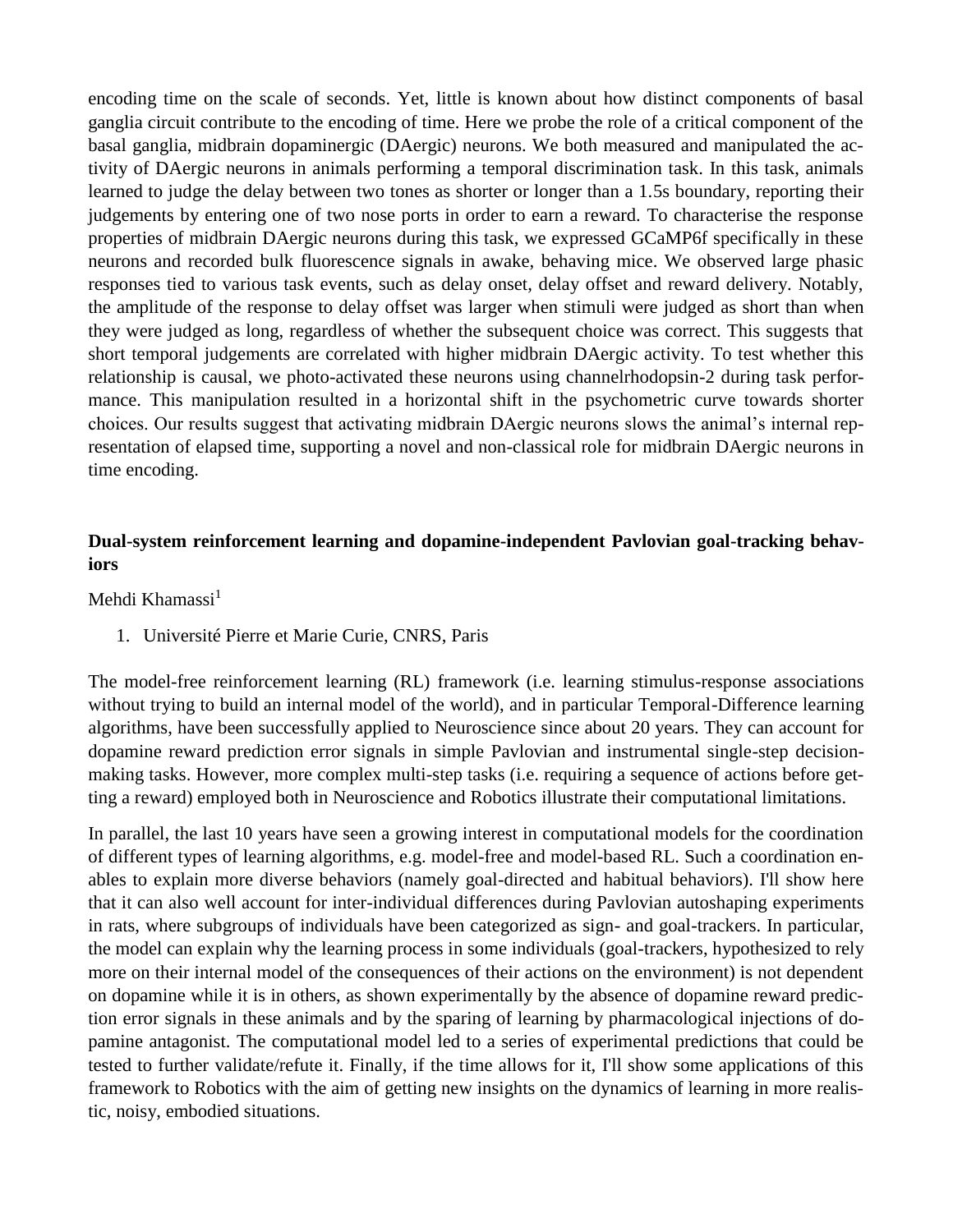#### **A minimal neural mechanism for explorative behaviors**

Ran Darshan $<sup>1</sup>$ </sup>

1. Hebrew University of Jerusalem , Israel

Motor behavior appears to be disorganized during early stages of development and is thought to be initially purely explorative. According to current theories, such exploration is essential for learning sensorimotor transformations. We combine data analysis and modeling to study the central neuronal mechanism that underlies explorative behaviors, focusing on babbling-like behaviors in human and non-human vocal learners. We quantify the temporal structure of babbling in four vocal learners with different levels of complexity in their adult vocalizations: zebra finches, swamp sparrows, canaries and human babies. We show that: 1) In all these learners, gesture duration distributions during early babbling are well fitted by a decaying exponential (in line with previous reports in zebra finches; Aronov et al., 2008) ; 2) interspecies differences in the temporal features of early babbling are to a large extent accounted for by time rescaling. These findings point to the existence of a central mechanism underlying explorative behavior which is common to all these learners and therefore robust with respect to anatomical and physiological differences between individuals and species. We investigate possible mechanisms for motor exploration in a theoretical model of the neuronal circuit that activates the effectors producing babbling in songbirds. It comprises a premotor and a motor network representing the avian cortical-like areas LMAN and RA, each consisting of a large number of excitatory and inhibitory spiking neurons. The premotor network projects to the motor network which in turn activates a small number of effectors as is the case in songbird anatomy. We argue that requiring the circuit to autonomously and robustly generate random activation of the effectors constrains its architecture and dynamics strongly. We show that this implies that: 1) the premotor as well as the motor area are recurrent networks operating in a regime where excitation and inhibition are balanced and 2) the feedforward projections from the former to the latter and then to the effectors are topographic. Under these conditions, the motor network exhibits temporally irregular firing with substantial correlations between neurons that activate the same effector. Importantly, correlations emerge from the recurrent dynamics of the circuit without any fine- tuning of parameters. When connected to a non linear model of a syrinx, the circuit generates explorative behavior with statistics similar to those exhibited in the data. Finally, we validate our theory by testing its predictions regarding the spatiotemporal patterns of activity in LMAN and RA in neuronal recordings in singing finches.

# **The computational and cognitive neuropsychology of Parkinson's disease**

Ahmed Moustafa<sup>1</sup>

1. The University of Western Sydney , Australia

Parkinson's disease (PD) is most commonly viewed as a motor disorder associated with reduced levels of dopamine in the basal ganglia and prefrontal cortex. Over the last two decades, research has shown that PD is also associated with cognitive and psychiatric deficits. Specifically, my research (along with research from other labs) has shown that PD patients show impairment performing attentional, working memory, and feedback learning tasks. PD patients are prescribed dopaminergic medications to ameliorate their motor symptoms. In this talk, I will present empirical and computational research findings on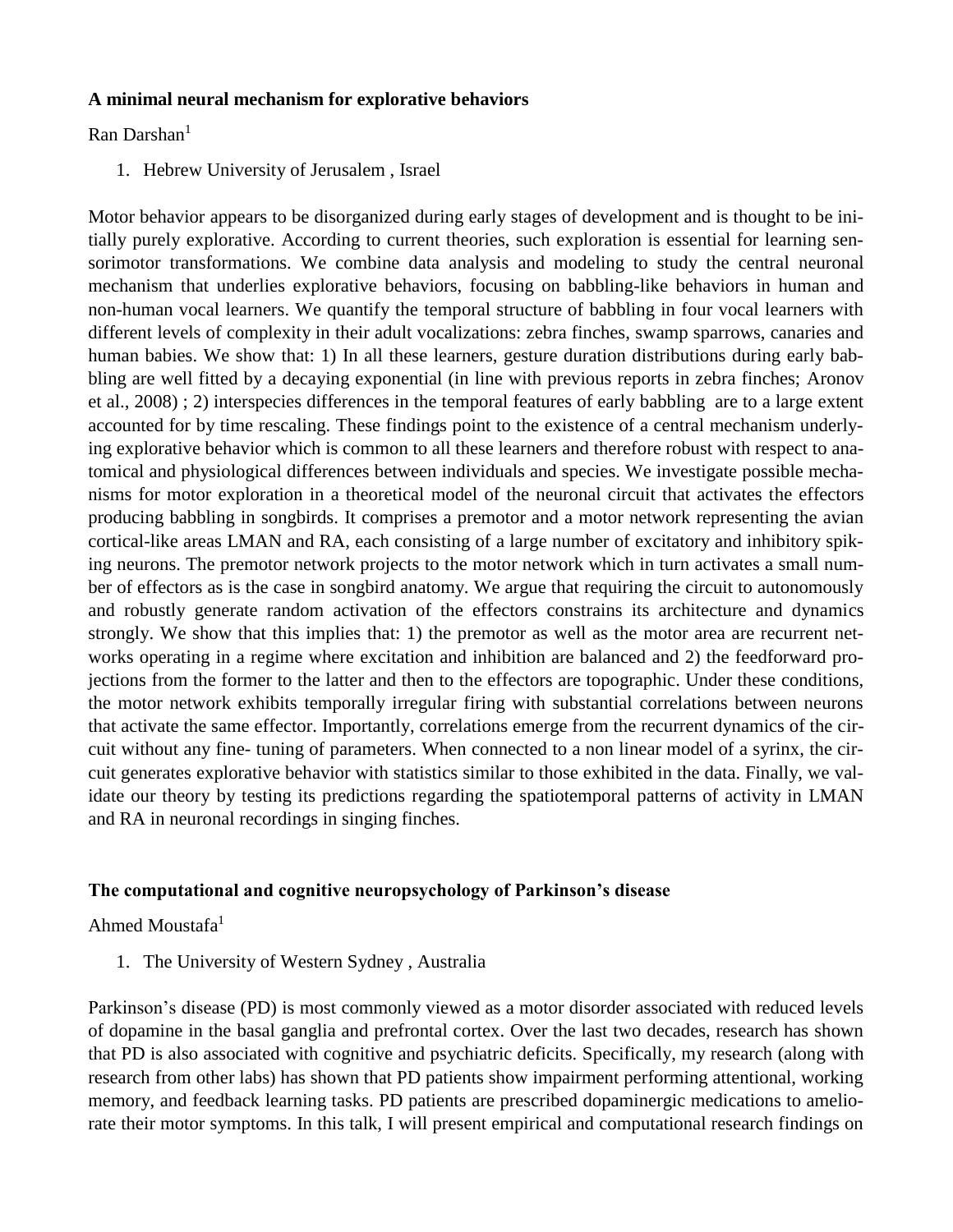the effects of PD and dopaminergic medications on cognitive and motor processes. I will also present new results (and a computational model) on the behavioral basis of the occurrence of "impulse control disorders" (Piray et al., 2014) and "gait problems" (Muralidharan et al., 2014) in a subset of PD patients. I will also present data on a new computational model of Deep Brain Stimulation (DBS) (Mandali et al., 2015).

#### **Motion anticipation in the primary visual cortex of the awake monkey**

Frédéric Chavane<sup>1</sup>

1. INT, CNRS, Marseille

Visual motion integration is traditionally viewed as a cascade of hierarchical processing steps identified using local stationary inputs. However naturalistic inputs are intrinsically dynamical. Objects moving along smooth trajectories generate sequences of spatio-temporally coherent feed-forward inputs that shall interact with spreads of activity within and between cortical retinotopic maps. In awake monkeys, we investigated how these nested propagations shape the cortical mapping of a motion trajectory. We show that, as early as in the primary visual cortex, spiking responses of neurons gradually anticipate the arrival of a moving bar into their receptive field. By dissecting the spatio-temporal mesoscopic dynamics using multi-electrode arrays LFPs and voltage-sensitive dye imaging, we demonstrate that such anticipatory signal results from the convergent interplay of intra- and inter-cortical inputs propagating information faster than the feed-forward sequence. Thus, lateral propagation is able to drive retinotopic networks ahead of feed-forward incoming events, implementing a spatiotemporal predictive computation.

# **Invariant object codes in single cortical neurons**

Yasmine El-Shamayleh $1$ 

1. University of Washington

Size-invariant object recognition – the ability to recognize objects across transformations of image scale – is a fundamental property of biological and artificial visual systems. To investigate its basis in the primate cerebral cortex, we measured single neuronal responses to scaled stimuli in visual area V4, a cornerstone of the object processing pathway. Leveraging a successful quantitative model of contourbased object representation that makes specific predictions for how neuronal selectivity may depend on stimulus scale, we asked whether V4 neurons changed their preferences for object contour features across scale transformations (a size-dependent code) or maintained them (a size-invariant code). Most V4 neurons signaled their preferred contour features in a size-invariant manner, revealing a more versatile representation than predicted by the model. Our results advocate a revision of our encoding model and endorse V4 as a plausible foundation for behaviorally-relevant object codes in high-level visual cortex.